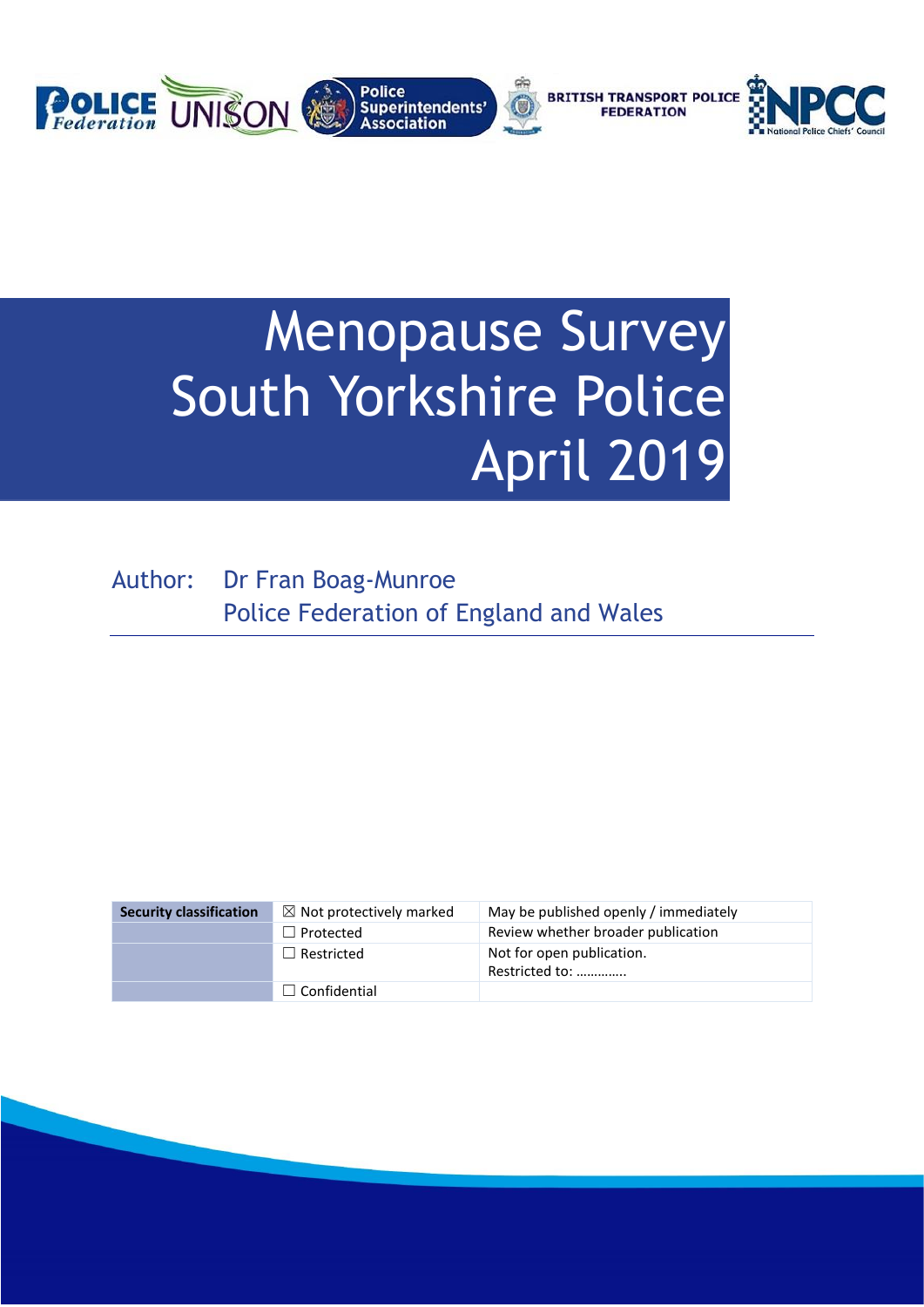## **Contents**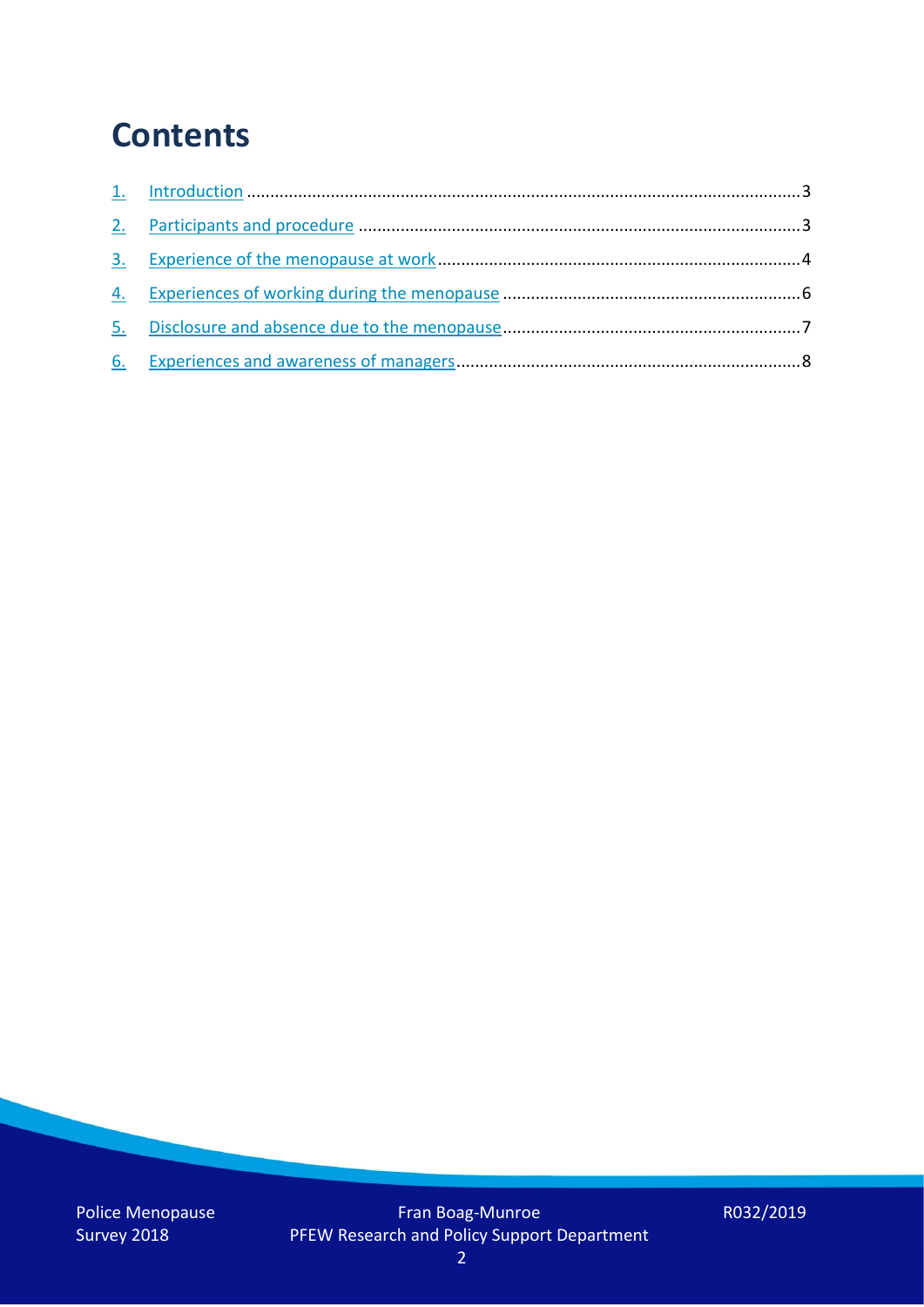## **1. Introduction**

The Menopause Survey 2018 was the first of its kind to examine the experiences and awareness of the menopause amongst police officers and police staff at a national level in England and Wales. In particular, it looked at the experiences of individuals who have either gone through or are going through the menopause and the experiences, as well as awareness of managers and supervisors in terms of supporting individuals who are going through the menopause.

This report provides an overview of some of the key findings from the survey for South Yorkshire Police.

### **2. Participants and procedure**

Overall 222 responses were received from respondents in South Yorkshire Police. 54% of responses were from police officers and 45% were from police staff. 162 respondents completed questions about their experiences of the menopause at work. 58 respondents answered questions relevant to line managers and supervisors (there was an overlap of 36 respondents who completed both sets of questions. A further 38 responses were received from other respondents within South Yorkshire Police (i.e. respondents without personal experience of the menopause or managerial responsibilities. Due to the smaller number of respondents within this latter group, these responses have not been reported below, however they have been included within the national statistics.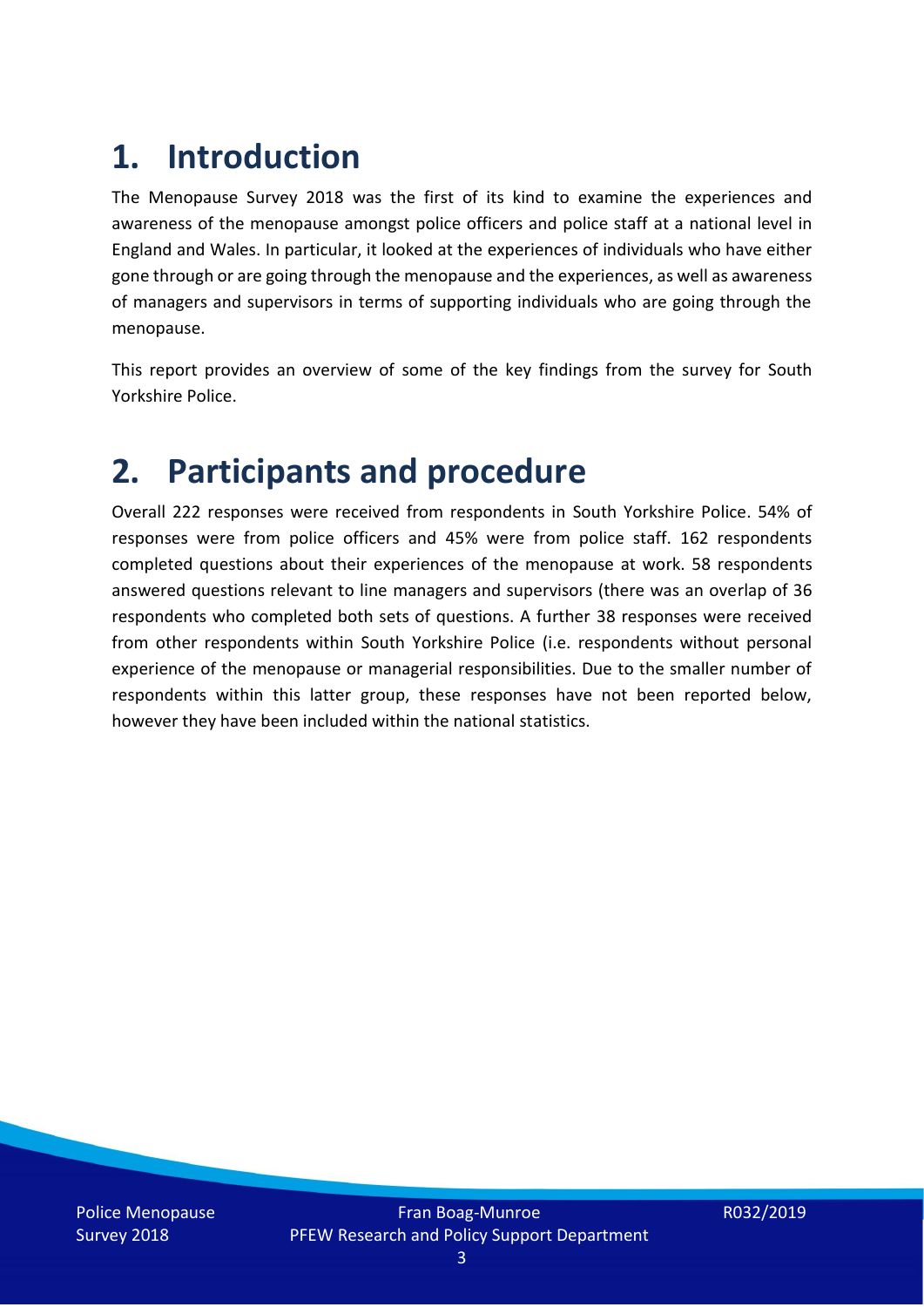### **3. Experience of the menopause at work**

84% of respondents in South Yorkshire Police said that symptoms of the menopause were either moderately or extremely problematic. This is higher than the national average, where 76% of respondents reported that symptoms of the menopause were moderately or extremely problematic.



Respondents were asked about the aspects of their working environment that made coping with symptoms of the menopause moderately or extremely difficult. The proportion of respondents in South Yorkshire Police who reported that these aspects of their working environment made coping moderately or extremely difficult are presented in Table 1 below, along with the corresponding proportions for the country as a whole.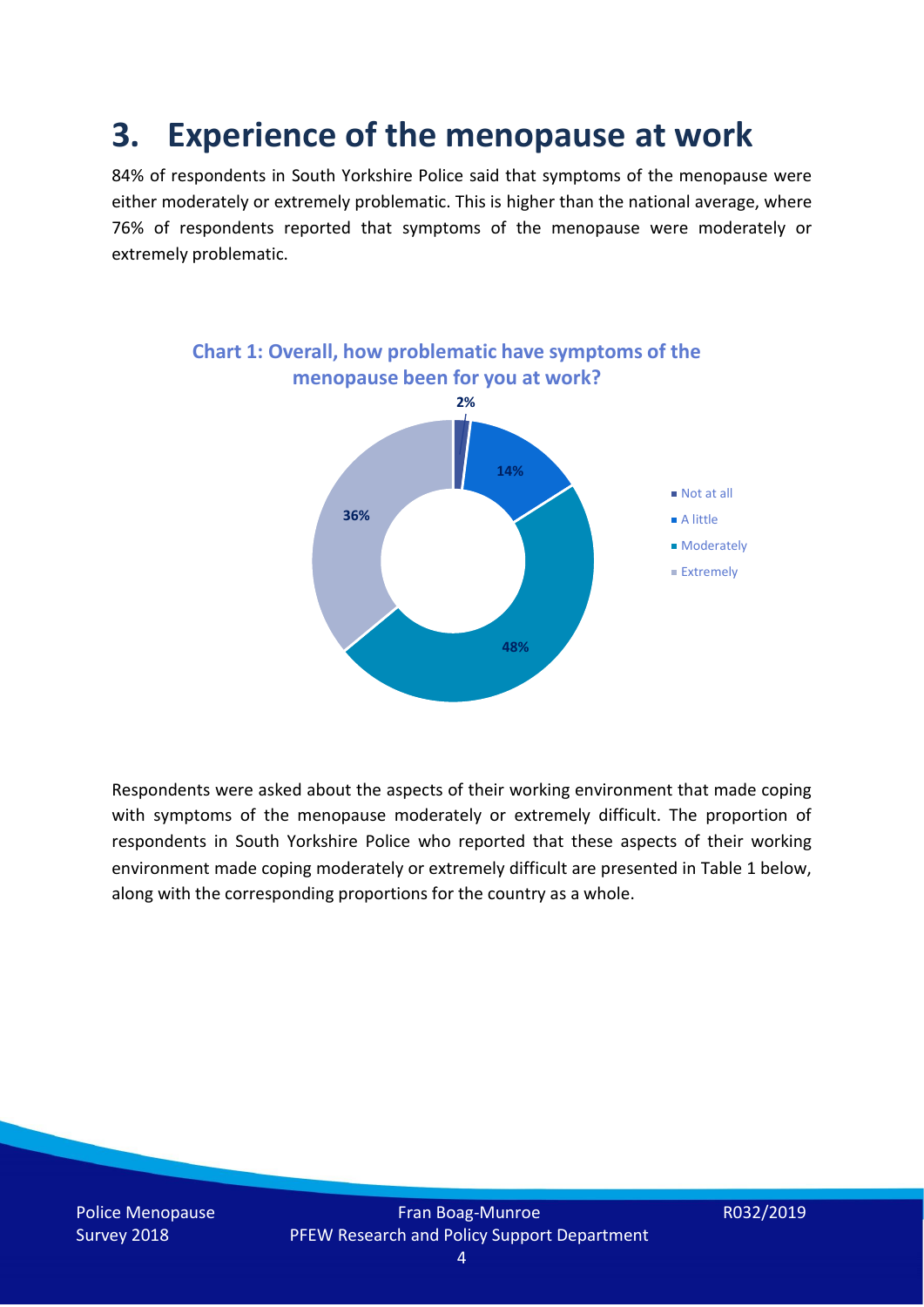Table 1: Aspects of the working environment (where applicable) that made coping with symptoms of the menopause moderately or extremely difficult

|                                   | <b>South Yorkshire Police</b> | <b>National Sample</b> |
|-----------------------------------|-------------------------------|------------------------|
| <b>Recalling detailed</b>         | 60%                           | 50%                    |
| information                       |                               |                        |
| <b>Having to work shifts</b>      | 35%                           | 33%                    |
| <b>Having fixed working hours</b> | 23%                           | 20%                    |
| The temperature of your           | 68%                           | 61%                    |
| working environment               |                               |                        |
| Inadequate opportunity to         | 66%                           | 57%                    |
| control ventilation in your       |                               |                        |
| working environment               |                               |                        |
| Inadequate access to toilet       | 19%                           | 16%                    |
| <b>facilities</b>                 |                               |                        |
| <b>Shared offices/workspaces</b>  | 31%                           | 27%                    |
| The physical demands of           | 33%                           | 26%                    |
| the job                           |                               |                        |
| The design of uniforms            | 29%                           | 23%                    |
| The pressure of tight             | 47%                           | 32%                    |
| deadlines                         |                               |                        |
| <b>Your workload</b>              | 53%                           | 38%                    |
| <b>Not being office-based</b>     | 13%                           | 9%                     |
| <b>Having to make difficult</b>   | 34%                           | 26%                    |
| decisions within your job         |                               |                        |
| <b>Having to attend formal</b>    | 18%                           | 18%                    |
| meetings                          |                               |                        |
| <b>Having to maintain your</b>    | 22%                           | 18%                    |
| position for long periods         |                               |                        |
| without relief                    |                               |                        |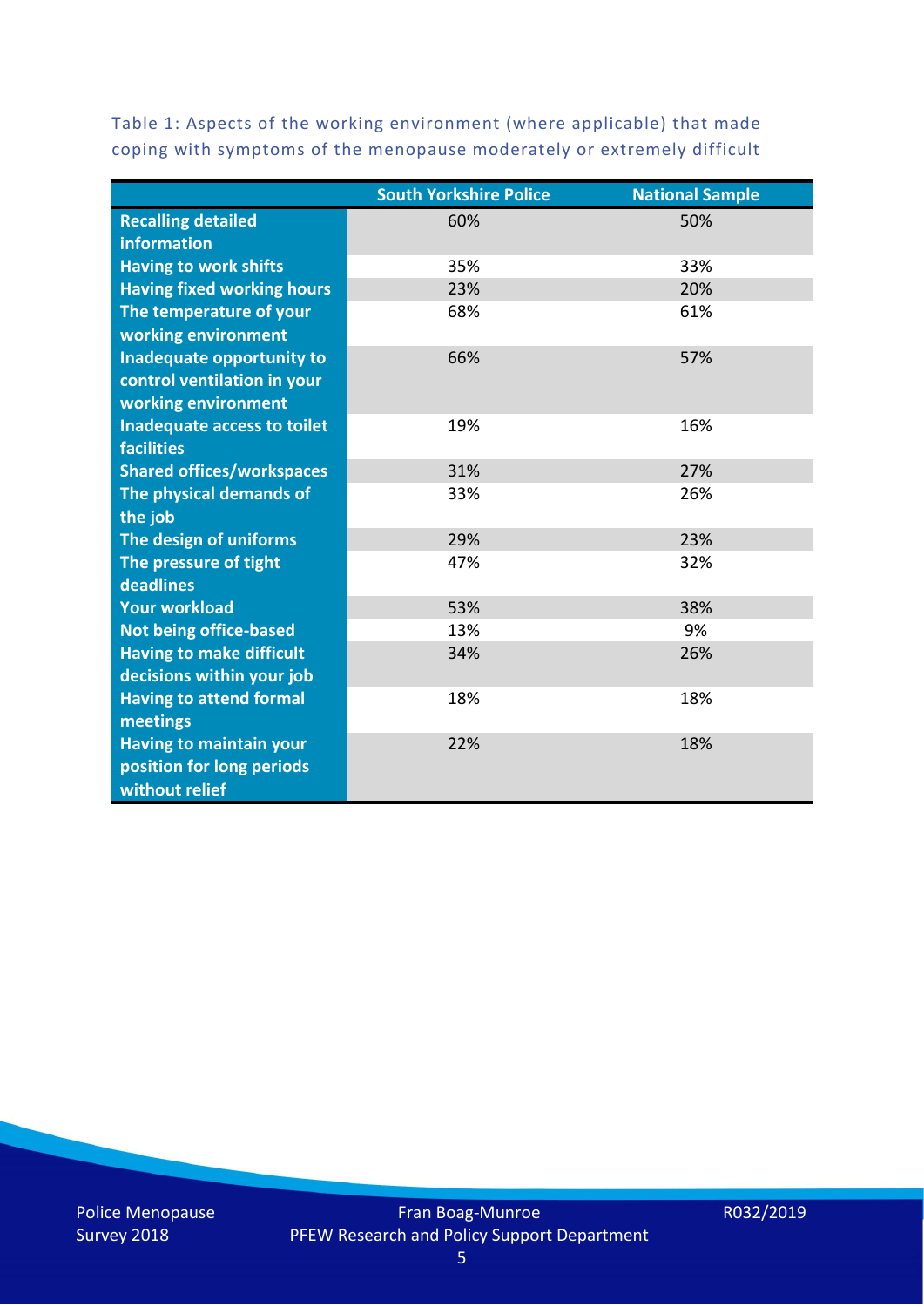### **4. Experiences of working during the**

### **menopause**

53% of respondents in South Yorkshire Police said that they felt that their job performance had been negatively affected by the menopause. This is higher than the national sample, where 46% felt that their job performance had been negatively affected by the menopause.

21% of respondents felt that the menopause had negatively affected their manager's and colleagues' views on their competence at work. Within the national sample, 21% of respondents who had either gone through or were going through the menopause felt this way.

21% of respondents in South Yorkshire Police said that they had considered leaving because they have found it difficult to deal with the menopause at work. This is higher than the national average, where 20% of respondents said that they had considered leaving as a result of the menopause.



#### **Chart 2: Experiences of work as a result of the menopause**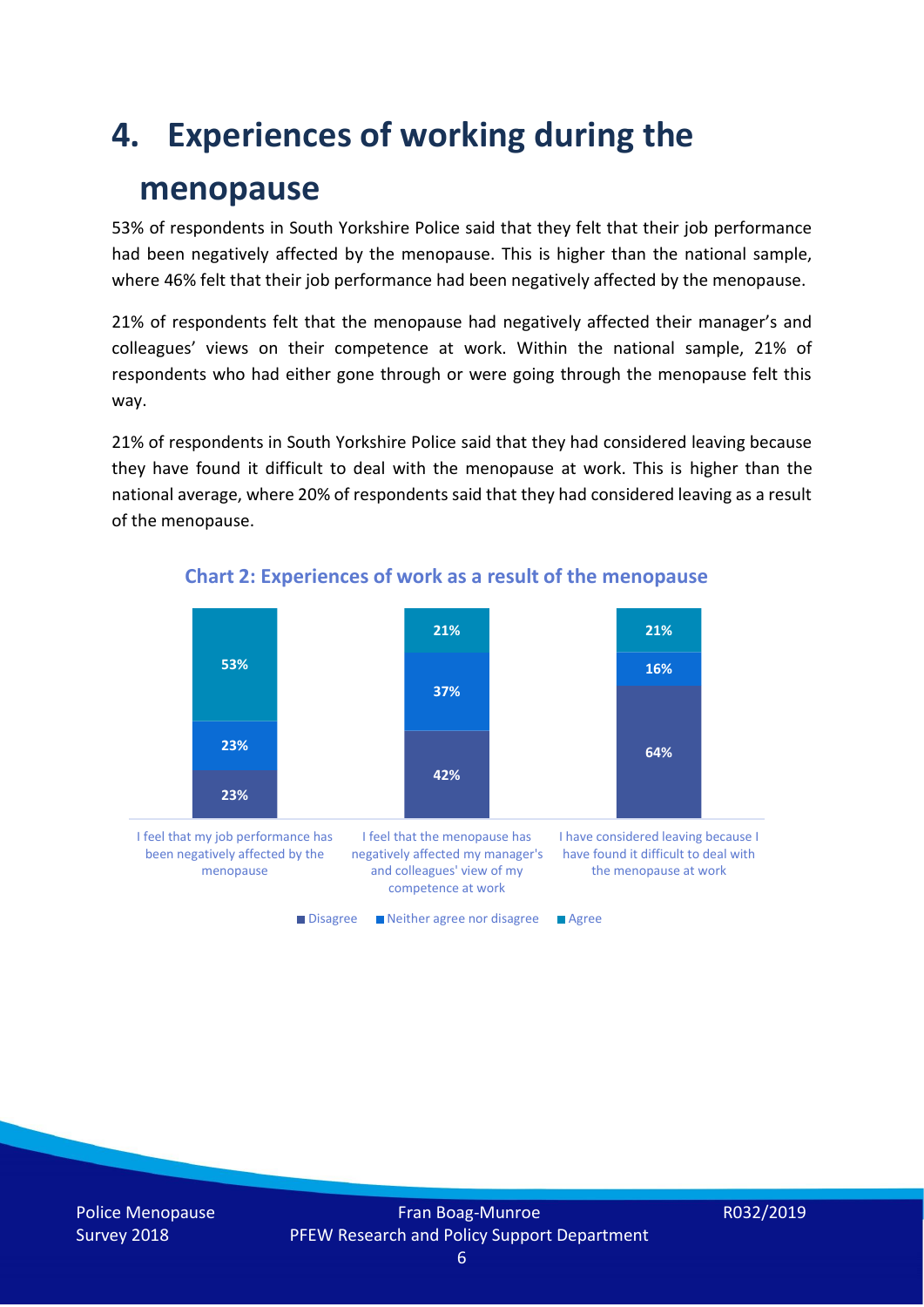# **5. Disclosure and absence due to the**

### **menopause**

50% of respondents in South Yorkshire Police said that they had disclosed to their line manager that they were experiencing symptoms of the menopause. 47% said that they had not disclosed to their line manager (the remainder did not feel this was applicable to them). Respondents in South Yorkshire Police were more likely to have told their line manager that they were experiencing symptoms of the menopause compared to the national sample, where 47% had disclosed to their line manager.

18% of respondents in South Yorkshire Police said that they had taken sickness absence because they were experiencing symptoms of the menopause. In addition, 66% said that they had attended work despite feeling that they should have really taken sick leave because of their symptoms (i.e. menopause-related "presenteeism") and 38% said that they had taken annual leave or rest days to take time off because they were experiencing symptoms of the menopause (i.e. menopause-related leaveism).

Comparison of the proportions of respondents in South Yorkshire Police reporting menopause-related sickness absence, presenteeism and leaveism compared to the national average are presented in Table 2 below.

|                          | <b>South Yorkshire Police</b> | <b>National Sample</b> |
|--------------------------|-------------------------------|------------------------|
| <b>Menopause-related</b> | 18%                           | 18%                    |
| sickness absence         |                               |                        |
| Menopause-related        | 66%                           | 62%                    |
| presenteeism             |                               |                        |
| Menopause-related        | 38%                           | 35%                    |
| leaveism                 |                               |                        |

#### Table 2: Menopause-related sickness absence, presenteeism and leaveism